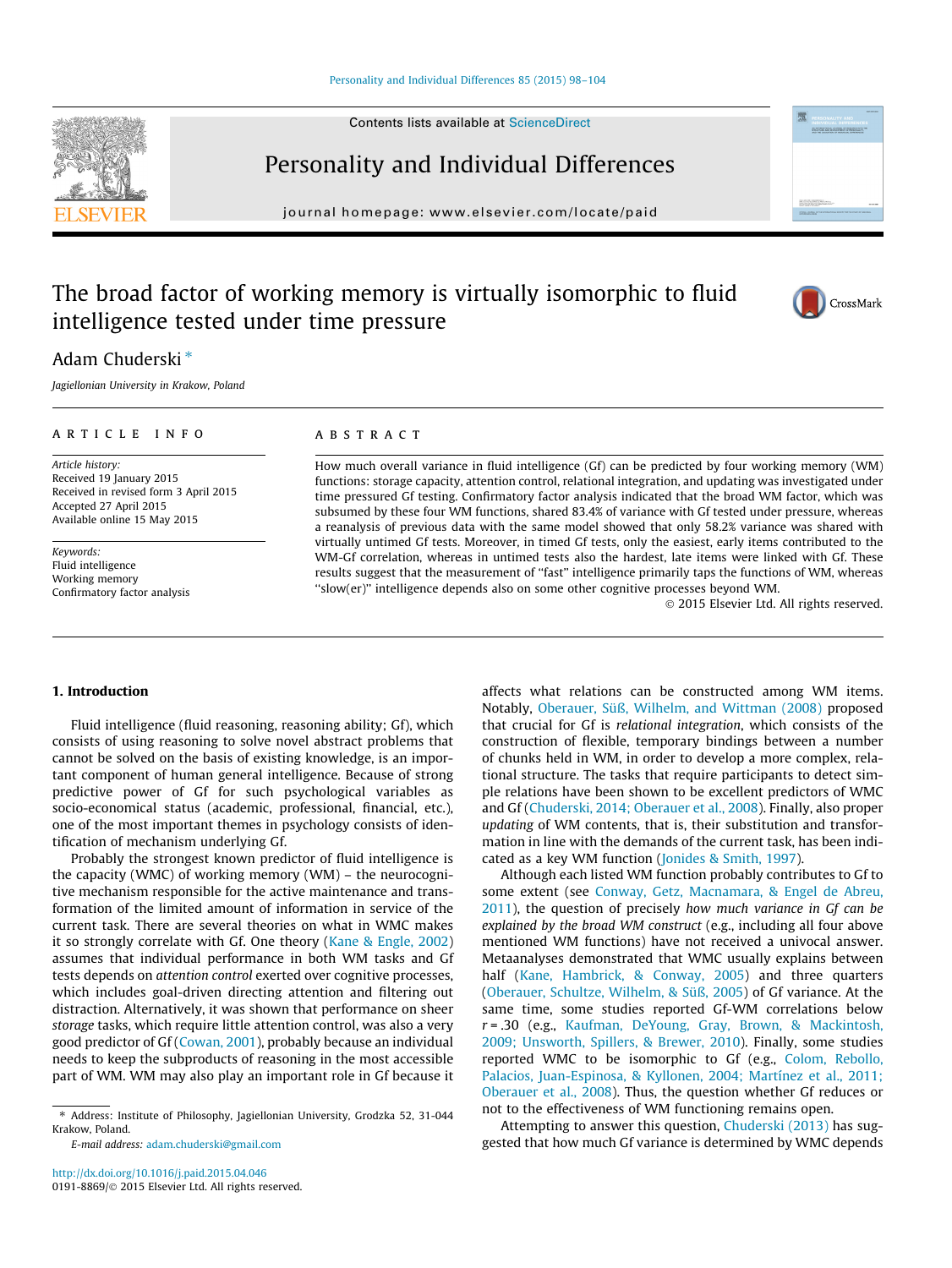on time pressure during intelligence testing. When Gf tests were administered in strict time limit (e.g., 20 min for Raven APM), WMC and Gf were statistically indistinguishable (i.e., isomorphic), whereas when ample time was given (e.g., one hour for APM), WMC predicted only one third of Gf variance. These results suggest that time pressure somehow blocks longer lasting and more complex cognitive processes contributing to reasoning, and under such pressure people have to rely on simultaneous, online manipulation of stimuli, primarily using their WM resource. However, this study had one major drawback related to the fact that it relied on the reanalysis of already existing datasets. In result, the WM-Gf isomorphism under pressure has been shown with regard to only two WM tasks: a letter variant of storage task, and a number variant of relation integration task (no non-verbal task was used). In result, the WM-Gf isomorphism could be objected, as the strong correlations found might have resulted from unknown peculiarities of the WM tasks used that made these tasks in some way highly similar to the timed Gf tests. Although, Experiment 2 replicated a moderate WM-Gf link with more WM tasks, in this study only virtually untimed Gf was examined, but not timed. These results are important because, although most of Gf tests' instructions recommend a reasonable time allowed (e.g., 40 min in APM) that yields a good compromise between power and speed, in the substantial number of studies on the WM-Gf relation (almost 50%; see [Chuderski, 2013](#page--1-0), Table 1) this time was strongly reduced. At the same time, several such studies (see ibidem) that were highly influential used unlimited administration time. Thus, it seems important to know the psychometric and theoretical consequences of using non-standard administration times in intelligence testing for the research on WM and Gf.

The goal of the present study was to replicate and extend the Chuderski results by evaluating the strength of link between Gf, tested under time pressure, and the broad WM construct, measured by as much as eight WM tasks, reflecting four above presented WM functions, and both verbal and non-verbal types of stimuli. In line with the previous results, it was expected that the link between timed Gf and WMC is close to unity, reflecting the possibility that solving timed Gf problems requires primarily simultaneous maintenance and online manipulation of information – the same processes that are also required for the WM performance. Moreover, as the same WM and Gf tests were used here and in [Chuderski \(2014\),](#page--1-0) where virtually untimed Gf tests were applied, we were able to reanalyze the latter data using the model fitted in the present study (reflecting the broad WM latent variable loading the four WM functions), and in result we could test more reliably whether the link between the broad WM latent variable and timed Gf is indeed significantly stronger than for untimed Gf.

| Table 1                                                                                  |  |
|------------------------------------------------------------------------------------------|--|
| Descriptive statistics for working memory and fluid intelligence measures ( $N = 264$ ). |  |

| Task                   | M     | SD.  | Range           | Skew    | Kurt.   |  |
|------------------------|-------|------|-----------------|---------|---------|--|
| Color arrays           | 3.61  | 1.27 | $-1.97$ to 6.30 | $-0.94$ | 1.90    |  |
| Letter arrays          | 3.28  | 1.44 | $-2.05$ to 6.12 | $-0.47$ | $-0.03$ |  |
| Arrow antisaccade      | 0.78  | 0.21 | $0.02 - 1.00$   | $-1.52$ | 1.97    |  |
| Letter antisaccade     | 0.83  | 0.20 | $0.02 - 1.00$   | $-1.95$ | 3.66    |  |
| Same relation          | 0.69  | 0.18 | $-0.15$ to 0.95 | $-1.36$ | 2.46    |  |
| Different relation     | 0.30  | 0.23 | $-0.23$ to 0.78 | $-0.39$ | $-0.77$ |  |
| Figural 2-back         | 0.69  | 0.18 | $0.00 - 0.95$   | $-1.19$ | 1.99    |  |
| Number 2-back          | 0.81  | 0.17 | $0.00 - 1.00$   | $-1.61$ | 3.93    |  |
| Raven APM              | 19.07 | 5.38 | $1 - 31$        | $-0.62$ | 0.41    |  |
| Paper analogies        | 18.54 | 5.65 | $3 - 34$        | 0.05    | $-0.16$ |  |
| Computerized analogies | 0.20  | 0.14 | $0.00 - 0.83$   | 0.78    | 1.03    |  |

Note: The arrays task score = the mean number of items held in WM. The antisaccade, n-back, relation monitoring (same/different relation), and computerized analogies scores = proportion correct. The Raven and paper analogies scores = the number of correctly solved items.

#### 2. Method

Three highly timed intelligence tests were administered. All participants attempted also the battery of eight WM tasks, two (one verbal and one non-verbal, except for the relational integration tasks, in which verbal and non-verbal aspects were combined) per each above mentioned function of WM (storage, updating, control, and integration), thus measuring the broad WM construct to a large extent. The four types of tasks used are schematically presented in [Fig. 1](#page--1-0), and described below.

#### 2.1. Participants

A total of 264 volunteer participants (166 women) were recruited via publicly accessible social networking websites. Each participant gave informed consent, was told that he or she can leave the experiment at will and at any moment, and was paid the equivalent of 15 euro in Polish zloty. The mean age of participants was 23.2 years ( $SD = 4.4$ , range 18–46). Another four participants were excluded from analysis due to missing some tasks.

#### 2.2. Measures of fluid intelligence

Two paper-and-pencil tests of reasoning were applied, the widely used Raven Advanced Progressive Matrices ([Raven, Court,](#page--1-0) [& Raven, 1983](#page--1-0)), and a figural analogy test (for description of the test see [Chuderski, 2014\)](#page--1-0). Half of the standard administration time was allowed for each test (20 and 16 min, respectively). Also, a computerized figural analogy test including 16 items was applied (for description of the test see [Chuderski, 2015a](#page--1-0)), with 2 min allowed per item (in comparison to 4 min used in [Chuderski,](#page--1-0) [2014](#page--1-0)). The total number of correct answers in each test was taken as a respective score.

#### 2.3. Storage tasks

Two variants of an array-comparison task were used. Each variant consisted of 90 trials. On each trial a virtual  $4 \times 4$  array was filled with five to nine stimuli, picked from a set of ten Greek symbols (e.g.,  $\alpha$ ,  $\beta$ ,  $\chi$ , and so on), or colored squares (i.e., the letter and color variants of the task, respectively), then followed by a black square mask of the same size as the array, presented for 1.2 s, and then another array was shown. In a random 50% of trials, the second array was identical to the first; in the remaining trials the second array differed from the first by exactly one item in one position, which was always a new item (not a duplicate of an item from another position). The task was to press one of two response keys to indicate whether the highlighted item was the same or different in the two arrays. The tasks were self-paced.

#### 2.4. Attention control tasks

Two variants of the antisaccade task were used, measuring the attention control ability, each consisting of 40 self-paced trials. Each test trial consisted of four events. First, a cue was presented for 1.5 s to prompt subjects to look at the side opposite to a rapidly flashing black square. Next, a fixation point was presented in the center of the screen for 1–2 s. Then, the flashing square was shown in the middle of the left or right side of the screen, about 16 cm from the fixation point, for 0.15 s. Finally, a small dark gray arrow or a string was presented in the middle of the opposite side of the screen to the square for only 0.2 s before being replaced by a mask. The task was to look away from the flashing square in order to observe the direction of the arrow or the identity of the string and press the associated key.